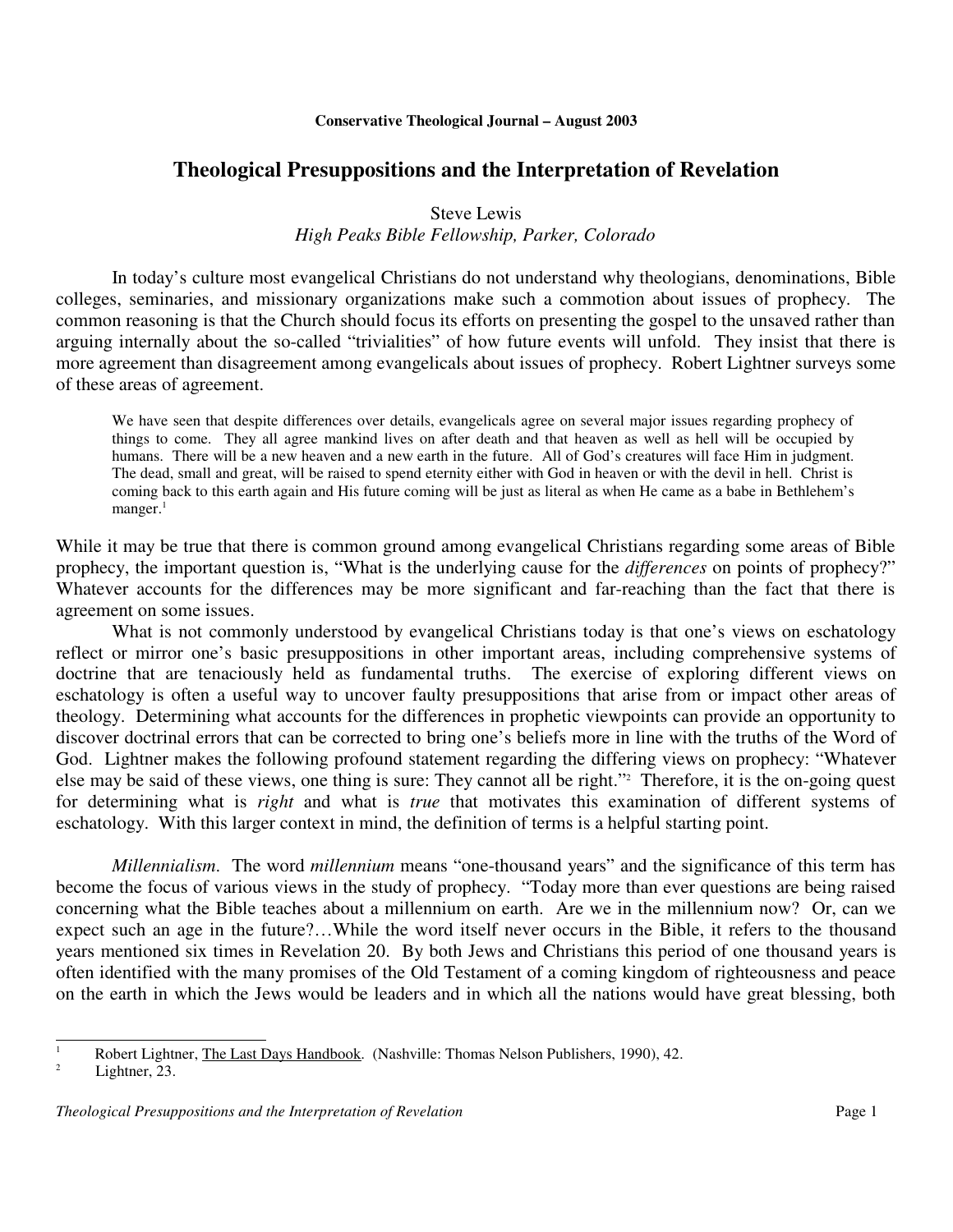spiritual and economic." <sup>3</sup> There are three basic views regarding the millennium. *Premillennialism* asserts that Christ will return to institute a thousand-year kingdom of righteousness and peace, so His return will be previous to the millennium. *Postmillennialism* teaches that the efforts of the Church during the inter-advent period will constitute the prophesied kingdom of peace and righteousness, and that Christ will not return until after the Church has Christianized the world. *Amillennialism* holds that the eternal state will begin when Christ returns, so there will be no distinct millennium or thousand-year kingdom of peace and righteousness on earth prior to the eternal state.

One can easily see that these three views of the millennium are mutually exclusive positions. Lightner remarks that, "Wrongly, the three views of the future have often been set forth as primarily the result of one's interpretation of the references to the 'thousand years' in Revelation 20:1-7. This is far too simplistic an answer. Instead of one's interpretation of this phrase determining his millennial view, it is really the other way around. One's millennial system arrived at on *other* biblical grounds determines how Revelation 20:1-7 will be interpreted." 4 In the following paragraphs, the two predominant millennial systems (amillennialism and premillennialism) will be investigated to examine their hermeneutical and theological presuppositions.

*Amillennialism*. The basic tenets of amillennialism include the following points as summarized by Zuck. <sup>5</sup> 1) The kingdom is in existence now between Christ's two advents. Since Christ is ruling now from heaven, He will not reign on the earth for 1,000 years. Whatever millennium there will be is occurring now. 2) The kingdom is either the church on earth (the view of Augustine and others) or the saints in heaven (the view of Benjamin Warfield and others). There will be no future reign of Christ on the earth, and 1,000 is a symbolic number designating a long period of time. 3) The promises to Israel about a land, a nation, and a throne are being fulfilled now in a spiritual way among believers in the church. 4) God's promises to Israel were conditional and have been transferred to the church because the nation did not meet the condition of obedience to God. 5) Christ is ruling now in heaven where He is seated on the throne of David, and Satan is now bound between Christ's two advents.

The question must be asked as to where this view of the millennium originated. How did this particular cluster of beliefs come to be? After extensively surveying the history of interpretation in the early church, Pentecost provides the answer to this question. "While Origin had laid the foundation in establishing the nonliteral method of interpretation, it was Augustine who systematized the non-literal view of the millennium into what is now known as amillennialism....In his famous work, *The City of God*, Augustine set forth the idea that the church visible was the Kingdom of God on earth....Out of this basic ecclesiology, which interpreted the church as being the kingdom, Augustine developed his doctrine of the millennium."<sup>6</sup> [emphasis added] As cited previously from Lightner, it was not the study of eschatology that produced this view; it was arrived at on *other* grounds. Augustine's presupposition concerning *ecclesiology* gave rise to amillennial *eschatology*. Over the course of time, this assumption led to others, and a new doctrine of the millennium was born. The amillennialist Oswald Allis elaborates on Augustine's teachings: "He taught that the millennium is to be interpreted spiritually as fulfilled in the Christian Church. He held that the binding of Satan took place during the earthly ministry of our Lord (Lk. 10:18), that the first resurrection is the new birth of the believer (Jn. 5:25), and that the millennium must correspond, therefore, to the inter-adventual period or Church age. This involved

<sup>3</sup> John F. Walvoord, The Millennial Kingdom. (Grand Rapids: Zondervan Publishing House, 1959), 3-4.

 $\frac{4}{5}$  Lightner, 23-24.

<sup>5</sup> Roy B. Zuck, Basic Bible Interpretation. (Colorado Springs: Chariot Victor Publishing, 1991), 231.

<sup>6</sup> J. Dwight Pentecost, Things to Come. (Grand Rapids: Zondervan Publishing House, 1958), 381-382.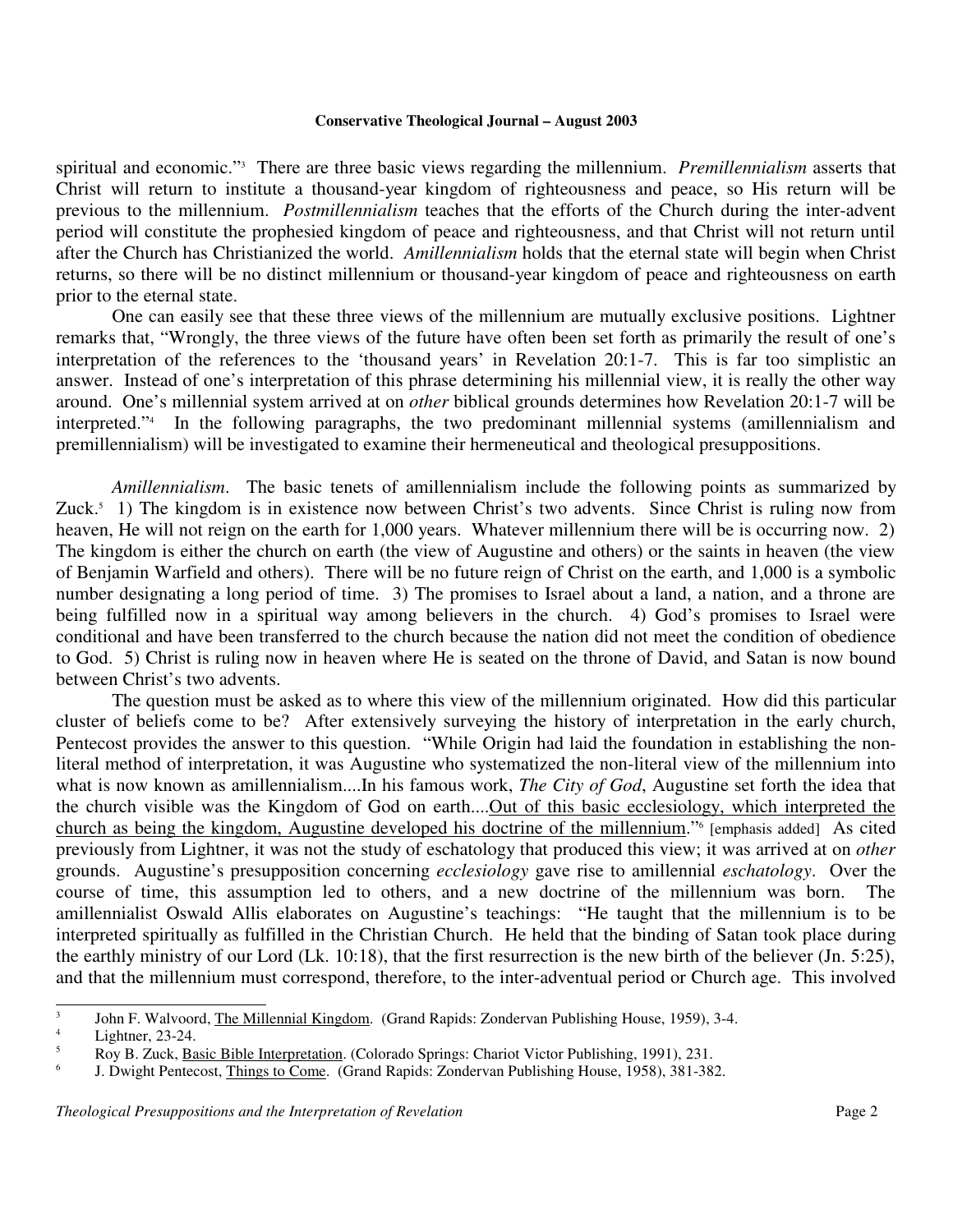the interpretation of Rev. 20:1-6 as a 'recapitulation' of the preceding chapters instead of as describing a new age following chronologically on the events set forth in chap. 19." Here it is clearly seen that presuppositions in other areas of theology, by logical inference, led to the complete system of amillennial interpretation of Revelation.

Augustine proposed the method of interpreting Revelation using a series of 'recapitulations,' and this method has been preserved and refined down through the centuries. A modern-day proponent of amillennialism, Anthony Hoekema, in his well-known essay defending modern amillennialism, explains how the 'recapitulation' method of interpreting Revelation has evolved into the approach called 'progressive parallelism.'

To see the background for the amillennial view of the millennium, we should first of all concern ourselves with the question of the interpretation of the book of Revelation. Let us assume, for example, that the book of Revelation is to be interpreted in an exclusively futuristic sense, referring only to events that are to happen around or at the time of Christ's Second Coming. Let us further assume that what is presented in Revelation 20 must necessarily follow, in chronological order, what was described in chapter 19. We are then virtually compelled to believe that the thousandyear reign depicted in 20:4 must come after the return of Christ described in 19:11. But if we see Revelation 20:1-6 as describing what takes place during the entire history of the church, beginning with the first coming of Christ, we will have an understanding of the millennium of Revelation 20 which is quite different from the one just mentioned....According to this view, the book of Revelation consists of seven sections which run parallel to each other, each of which depicts the church and the world from the time of Christ's first coming to the time of his second.<sup>8</sup>

Hoekema <sup>9</sup> and others define the seven 'recapitulations' of Revelation as follows: Rev 1-3 = Principles, commendations, and warnings that have value for the *Church* of all time. Rev. 4-7 = The *Church* suffering trial and persecution against the background of the victory of Christ. Rev. 8-11 = The *Church* avenged, protected, and victorious. Rev. 12-14 = The continued opposition of the dragon, Satan, to the *Church*. Rev. 15-16 = The final visitation of God's wrath on those who remain impenitent. Rev. 17-19 = The fall of Babylon, which stands for the forces of secularism and godlessness which are in opposition to the *Church*. Rev. 20-22 = The doom of the dragon and the complete overthrow of the *Church's* enemies. As is shown by the emphasized words, according to this view the *Church* is the subject of each of the seven 'recapitulations,' and the entire history of the Church age is surveyed within each cycle. Hoekema explains that these sections are not only parallel to each other, but they also contain some degree of movement or advancement in revealing the future. "Note that though these seven sections are parallel to each other, they also reveal a certain amount of eschatological progress. The last section, for example, takes us further into the future than the other sections. ...Though the final joy of the redeemed in the life to come has been hinted at in 7:15-17, it is not until we reach chapter 21 that we find a detailed and elaborate description of the blessedness of life on the new earth (21:1-22:5)."<sup>10</sup>

Specifically regarding the passage in Revelation 20 where the millennium is repeatedly mentioned, Hoekema says:

Chapters 20-22 comprise the last of the seven sections of the book of Revelation and therefore do not describe what follows the return of Christ. Rather, Revelation 20:1 takes us back once again to the beginning of the New Testament era. That this is the proper interpretation of these verses is clear not only from what has been developed above, but also from the fact that this

<sup>&</sup>lt;sup>7</sup> Oswald T. Allis, Prophecy and the Church. (Philadelphia: Presbyterian and Reformed Publishing Company, 1945), 3.

<sup>8</sup> Anthony A. Hoekema, *Amillennialism*, in Robert G. Clouse, The Meaning of theMillennium. (Downers Grove: Intervarsity Press, 1977), 156-157.

 $\frac{9}{10}$  Hoekema, 157-158.

Hoekema, 158.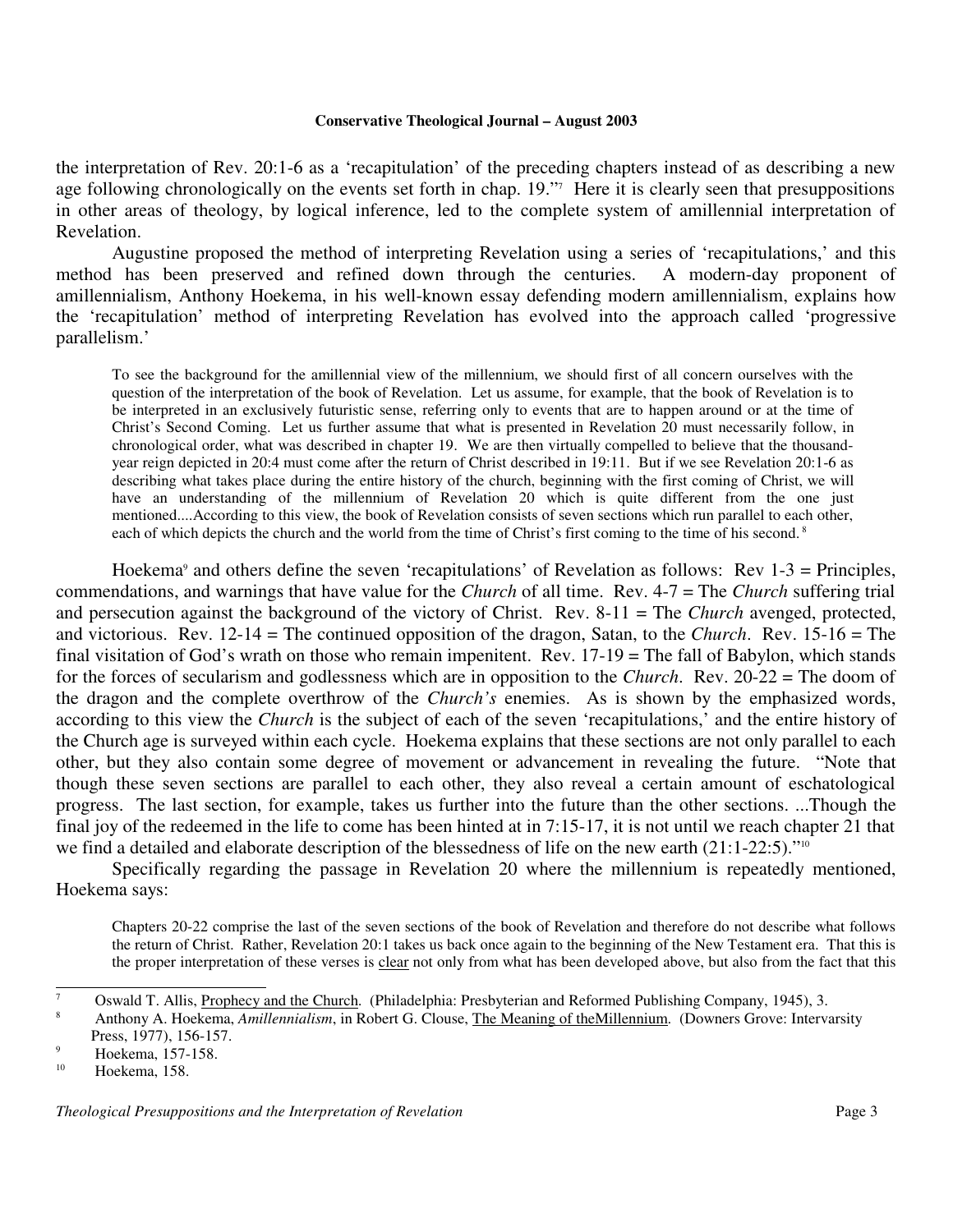chapter describes the defeat and final doom of Satan. Surely the defeat of Satan began with the first coming of Christ, as has already been clearly spelled out in chapter 12:7-9. That the millennial reign described in verses 4-6 occurs before the Second Coming of Christ is evident from the fact that the final judgment, described in verses 11-15 of this chapter, is pictured as coming after the thousand-year reign....This being the case, it is obvious that the thousand-year reign of Revelation 20:4-6 must occur before and not after the Second Coming of Christ.<sup>11</sup> [emphasis added]

As the emphasis in the previous quote shows, Hoekema believes that his interpretation of Revelation 20 is clear and sure and evident and obvious. However, the only way his interpretation would have the slightest possibility of being detected in these verses is if the readers were previously clued in to his view and were deliberately looking for something resembling his interpretation. Otherwise, the ordinary reader would not have come up with this interpretation by a natural reading of the text itself. Couch has creatively stated the problem in the following way: "If one were on a desert island and read Revelation for the first time, how would he normally interpret the book? The answer would be 'actual and literal,' unless there was an amillennialist and allegorist around to say, 'No, No, these events are not real! They have some hidden meaning that no one is sure of, but don't let that bother you!' The literal meaning, with comparative language, must be accepted unless there are other indicators that require that one read the verses some other way." <sup>12</sup> And in the case of the methods of 'recapitulation' and 'progressive parallelism,' there is nothing in the text itself that could possibly indicate such an interpretive scheme. Why seven cycles? Why not three or ten? And why would each cycle return historically to the beginning of the Church age? There is no indicator in the text of Revelation that can answer these questions. The amillennial method of 'progressive parallelism' is an artificial grid or template that has been laid down upon the text, with no clues from the text itself that this is the way the author intended the readers to understand the message that was being presented. Paul Tan explains the problem with such an arbitrary method of interpretation:

Our Lord mentioned, 'Daniel the prophet' (Matt. 24:15) and then inserted a parenthetical statement -- 'Whosoever readeth, *let him understand'* (v. 15). This dramatic parenthesis points out the fact that God wants prophecy to be understood....A person is said to 'understand' another when both of them fix the same meaning to that which is being spoken or written. This is the basic rule of human communication. For the speaker to say one thing and mean another is to immediately cut off communication and comprehension. If God really wants man to understand prophetic revelation, He must have had it written in words that are subordinated to this elementary rule of communication. As Charles Lee Feinberg observes: 'God intended His revelation in prophecy to be understood as much as other parts of the Word. In that case He must have embodied His ideas in exact and specific terms which would accurately convey the meaning He originally intended when interpreted according to the laws of grammar.<sup>'13</sup> [emphasis added]

Floyd Hamilton, another amillennialist, outlines the simplicity of his theological system and then shares the *motivation* behind this method of interpretation, as recorded by Tan: "'When Christ comes, the dead are all raised, the righteous raptured, the wicked destroyed by fire, the great judgment occurs, and the new heavens and new earth follow immediately.' Such a greatly simplified scheme of the future is possible only through spiritualization. Hamilton in the final page of his book *The Basis of the Millennial Faith* tells how this is done: 'By eliminating the alleged millennium, putting the two resurrections into one, the different judgments into one, and declaring that when Christ comes, He comes to end this age and judge the world, *we* get rid of all the difficulties that beset both premillennialism and postmillennialism.<sup>'"14</sup> Notice the admission that the

<sup>&</sup>lt;sup>11</sup> Hoekema, 159-160.

<sup>&</sup>lt;sup>12</sup> Mal Couch (gen. ed.), <u>A Bible Handbook to Revelation</u>. (Grand Rapids: Kregel Publications, 2001), 49.

<sup>&</sup>lt;sup>13</sup> Paul Lee Tan, <u>The Interpretation of Prophecy</u>. (Dallas: Bible Communications, Inc., 1974), 59-60.

Tan, 126.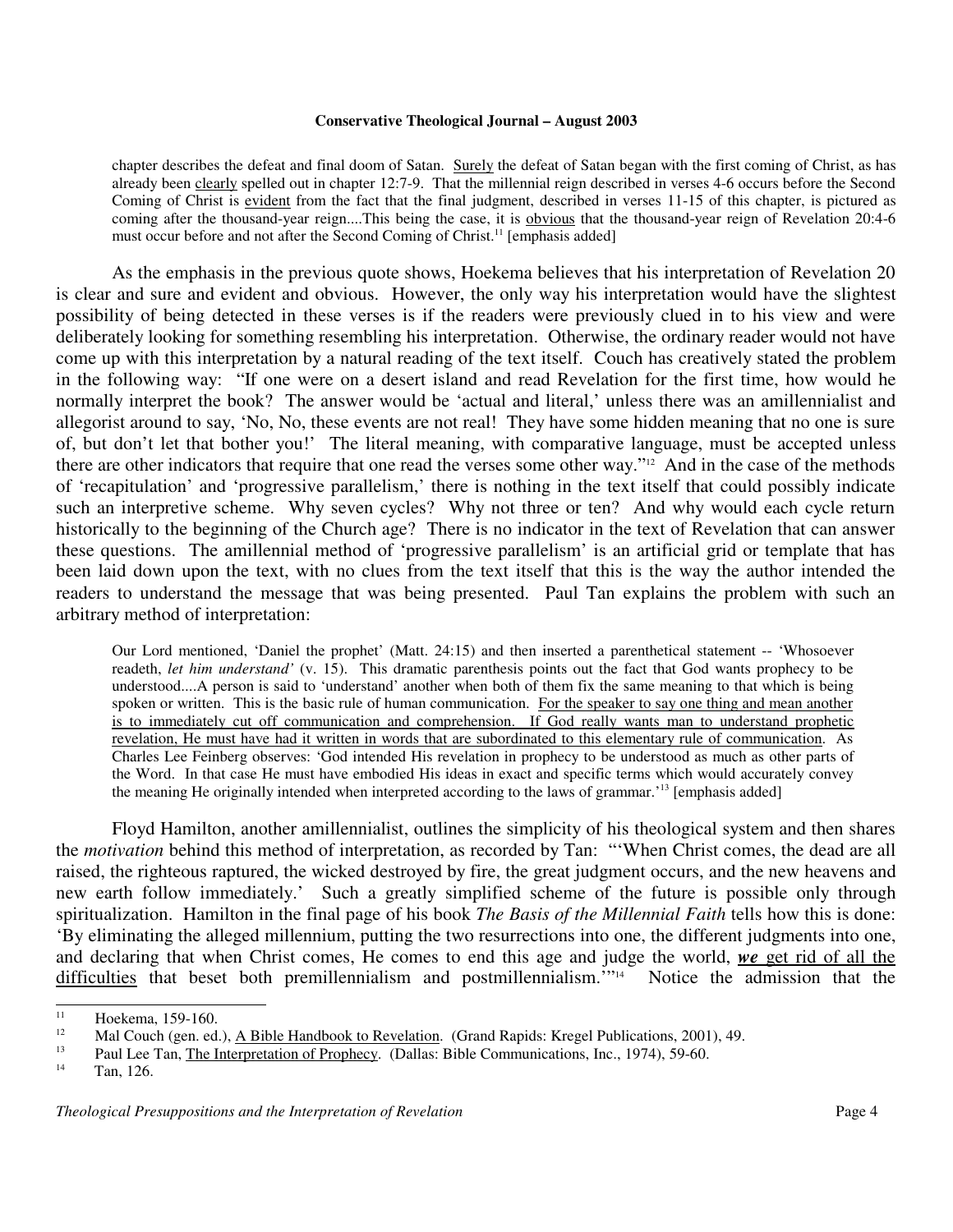amillennialists themselves are trying to somehow "get rid of all the difficulties" in other interpretive schemes, and they propose to accomplish this by using a lens of their own making for viewing the text of Scripture.

How well have they succeeded in this attempt? The amillennial interpretation of Revelation 20 turns out to have many difficulties of its own. For example, Tan points out that, "Amillennialists spiritualize the 'first' resurrection of Revelation 20 to mean the second birth of Christians (i.e. salvation), while accepting the second resurrection in the same verse to mean the literal raising of dead persons (i.e. resurrection). These interpreters also see the second advent of Christ as a literal advent and spiritualize away the worst aspects of the tribulation to make it more palatable to the church allegedly passing through it. *Inconsistency* clearly becomes a virtue and a help." <sup>15</sup> Based on these and other difficulties, Millard Erickson reaches the following conclusion regarding the amillennial system of interpretation:

The issue comes down to the biblical references to the millennium -- are they sufficient grounds for adopting the more complicated premillennial view rather than the simpler amillennial conception? It is sometimes contended that the whole premillennial conception rests upon a single passage of Scripture, and that no doctrine should be based upon a single passage. But if one view can account for a specific reference better than can another, and both views explain the rest of Scripture about equally well, then the former view must certainly be judged more adequate than the latter. We note here that there are no biblical passages with which premillennialism cannot cope, or which it cannot adequately explain. We have seen, on the other hand, that the reference to two resurrections (Rev. 20) give amillennialists difficulty. Their explanations that we have here two different types of resurrection or two spiritual resurrections strain the usual principles of hermeneutics. The premillennialist case appears stronger at this point.<sup>16</sup>

In summary, it has been shown that the amillennial view is indeed based on other than eschatological grounds. Presuppositions in other areas of theology and hermeneutics have led to the construction of a system of eschatology which conceives of the Church as the one 'people of God,' the salvation of people in all ages as the continuous 'program of God,' the physical promises given to Israel as now being spiritually applied to the Church because of Israel's disobedience, and the standard method of interpreting prophetic Scriptures becomes the spiritualizing or allegorizing method which is the only method that can make them applicable to the Church today.

*Premillennialism*. One of the classic statements of the tenets of premillennialism is provided by Charles Ryrie in his book *The Basis of the Premillennial Faith*:

Premillennialists believe that theirs is the historic faith of the Church. Holding to a literal interpretation of the Scriptures, they believe that the promises made to Abraham and David are unconditional and have had or will have a literal fulfillment. In no sense have these promises made to Israel been abrogated or fulfilled by the Church, which is a distinct body in this age having promises and a destiny different from Israel's. At the close of this age, premillennialists believe that Christ will return for His Church, meeting her in the air (this is not the Second Coming of Christ), which event, called the rapture or translation, will usher in a seven-year period of tribulation on the earth. After this, the Lord will return to the earth (this is the Second Coming of Christ) to establish His kingdom on the earth for a thousand years, during which time the promises to Israel will be fulfilled.<sup>17</sup>

This statement points out that premillennialism was the view held during the earliest period of Church history, and that it is based on a consistently literal method of hermeneutics which recognizes that specific promises for the future were made to Israel that have not yet been fulfilled. The characteristics of this future kingdom are

<sup>&</sup>lt;sup>15</sup> Tan, 268.

<sup>&</sup>lt;sup>16</sup> Millard J. Erickson, Christian Theology. (Grand Rapids: Baker Book House, 1985), 1216.<br><sup>17</sup> Charles C. Byrie, The Basis of the Premillennial Eaith. (Neptune, New Jersey: Loizeaux B.

<sup>17</sup> Charles C. Ryrie, The Basis of the Premillennial Faith. (Neptune, New Jersey: Loizeaux Brothers, 1953), 12.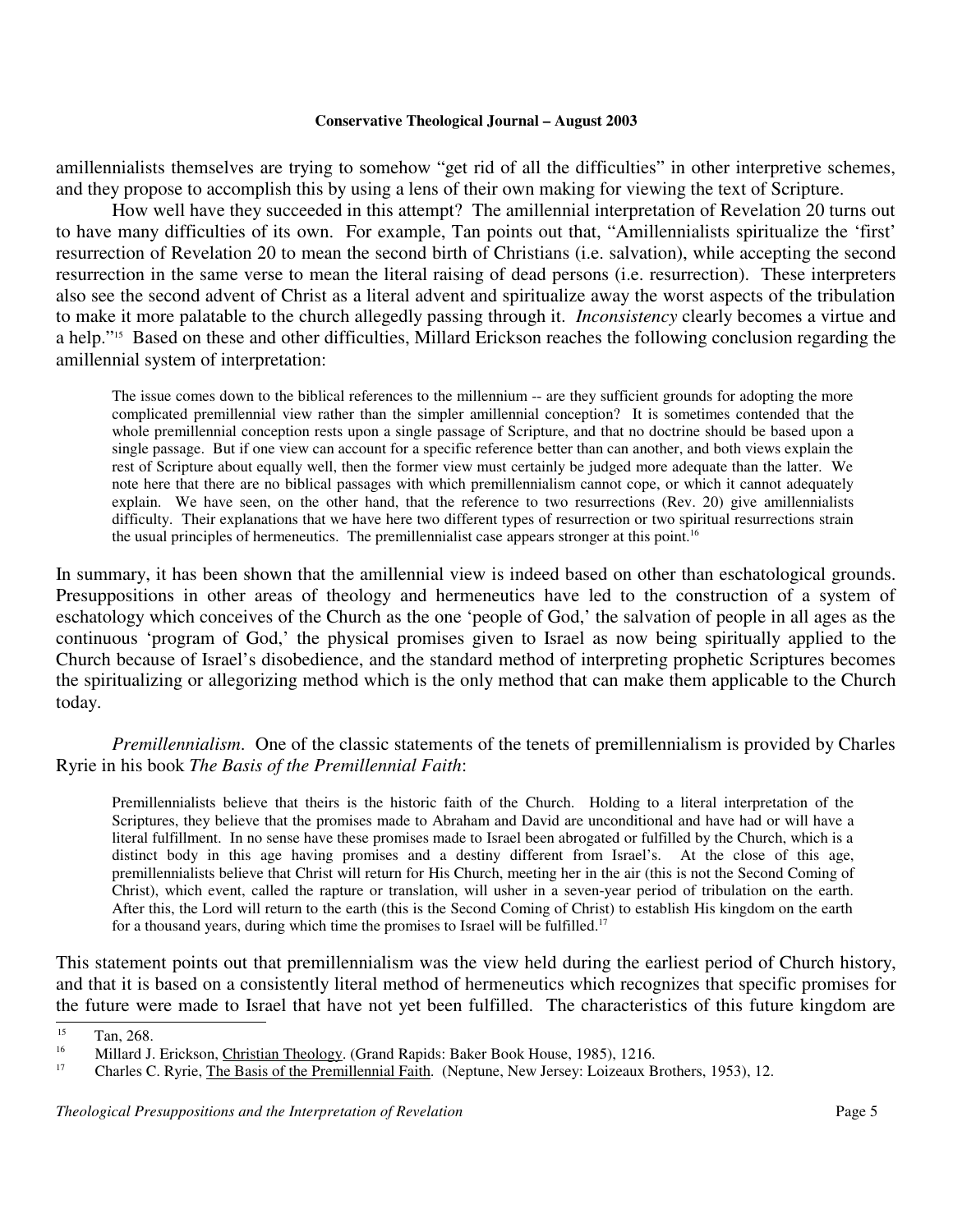described in many passages in the Old Testament, "In its simplest form, the premillennial view holds that Christ will return to earth (this return is also known as the Second Coming), literally and bodily, before the millennial age begins and that, by His presence, a kingdom will be instituted over which He will reign. It is during this reign that Israel will see the fulfillment of its covenants that were unconditionally promised in the Old Testament. Other aspects of the kingdom are found in various Old Testament books. It will be a time of *peace* (Mic. 4:2-4), *joy* (Isa. 61:7, 10), and *no poverty or sickness* (Amos 9:13-15; Isa. 35:5-6). Premillennialism holds that Christ's reign will last one thousand years, as recorded in Revelation 20."<sup>18</sup>

Even amillennialists admit that a normal reading of Revelation 20 would lead to a premillennial interpretation. For example, Hoekema writes, "Let us assume, for example, that the book of Revelation is to be interpreted in an exclusively futuristic sense, referring only to events that are to happen around or at the time of Christ's Second Coming. Let us further assume that what is presented in Revelation 20 must necessarily follow, in chronological order, what was described in chapter 19. We are then virtually compelled to believe that the thousand-year reign depicted in 20:4 must come after the return of Christ described in 19:11." 19 In addition, regarding the prophecies of the Old Testament, Allis admits, "The Old Testament prophecies if literally interpreted cannot be regarded as having been yet fulfilled or as being capable of fulfillment in this present age." <sup>20</sup> And Hamilton remarks, "Now we must frankly admit that a literal interpretation of the Old Testament prophecies gives us just such a picture of an earthly reign of the Messiah as the premillennialists picture."<sup>21</sup> It appears, then, that the main point of variance which accounts for the differing viewpoints of amillennialism and premillennialism is the application of the literal method of interpretation to the prophetic passages of Scripture, and these differing methods are used in order to maintain a particular set of theological presuppositions.

Regarding the issue of consistency in the use of the literal method of hermeneutics, Walvoord comments that premillennialists "insist that one general rule of interpretation should be applied to all areas of theology and that prophecy does not require spiritualization any more than other aspects of truth. They hold that this rule is the literal, grammatical-historical method. By this it is meant that a passage should be taken in its literal sense, in keeping with the grammatical meaning of the words and forms. History is history, not allegory. Facts are facts. Prophesied future events are just what they are prophesied. Israel means Israel, earth means earth, heaven means heaven." 22 [emphasis added] As was previously discussed, it is the *inconsistency* of the amillennial method of interpretation that is the primary symptom of problems in that system. Walvoord goes on to say that, even though there are special problems in the interpretation of prophecy, the existence of these problems does not justify the rejection of the consistent, literal method of hermeneutics:

It may be admitted that there are problems in the interpretation of prophecy which are peculiar to this field. While the problems differ in character from the interpretation of history or theological revelation, they do not consist in the choice of spiritual or literal interpretation. It is not so much a question of whether prophecy will be fulfilled, but rather concerning the unrevealed details of time and circumstance....Interpreting Scripture on such subjects as predestination, the decree of God, the doctrine of the Trinity, the person of the incarnate Christ, the sufferings of Christ on the cross, and similar doctrines is certainly difficult even though in the realm of specific revelation and historic fulfillment. The theologian should no more turn to spiritualization of Scripture to solve the doctrinal difficulties in these areas than he

<sup>&</sup>lt;sup>18</sup> Mal Couch (gen. ed.), <u>Dictionary of Premillennial Theology</u>. (Grand Rapids: Kregel Publications, 1996), 311.

 $19$  Hoekema, 156.

 $\frac{20}{21}$  Allis, 238.

<sup>&</sup>lt;sup>21</sup> Hamilton, <u>The Basis of Millennial Faith</u>, cited in Pentecost, 2.<br><sup>22</sup> Welvesed Millennial *Vingdom*, 120, 130

<sup>22</sup> Walvoord, Millennial Kingdom, 129-130.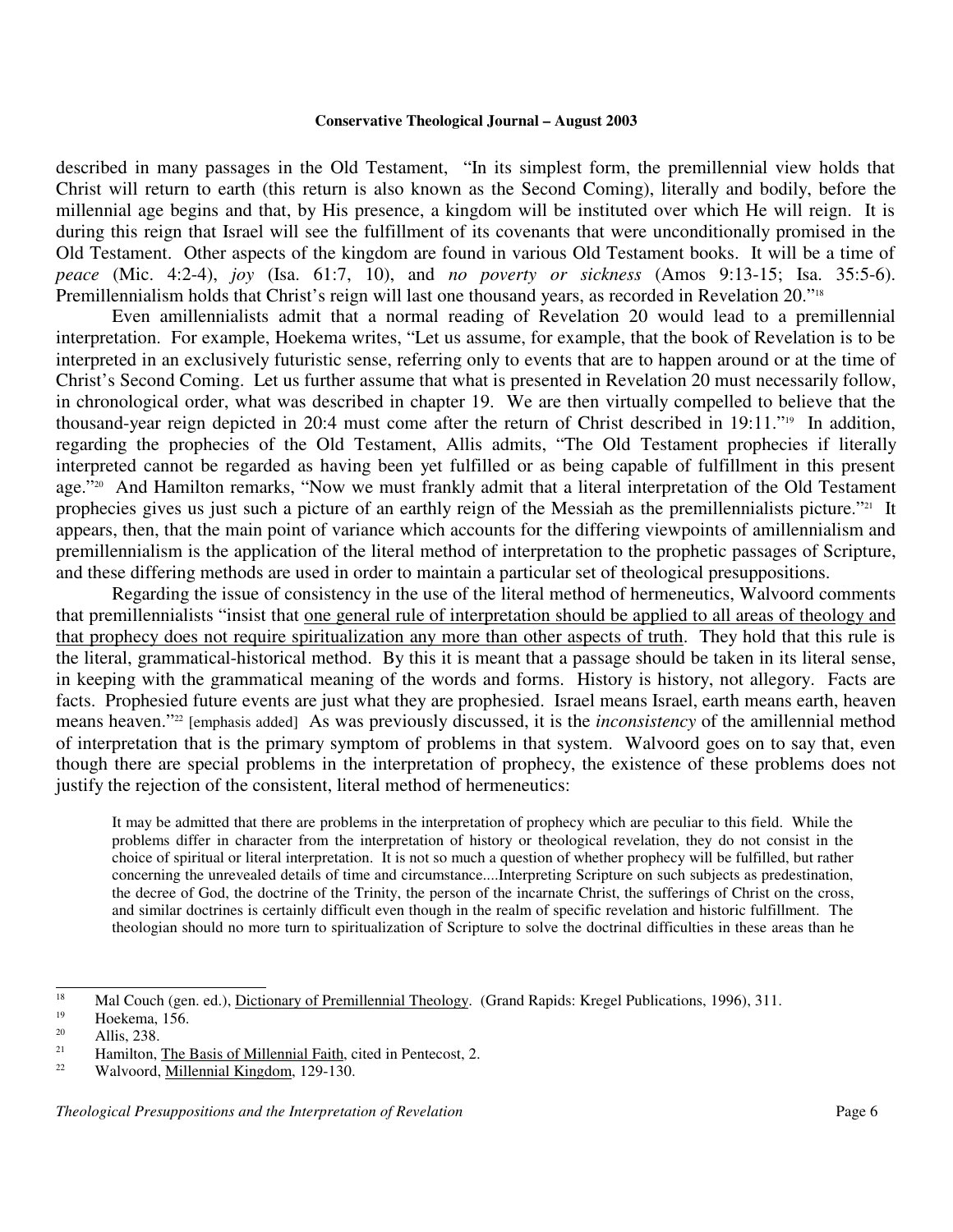should spiritualize prophecy to fit a denial of a millennial kingdom on earth. Difficulty or even seeming contradiction is not sufficient justification for spiritualization.<sup>23</sup>

Evangelical theologians ordinarily consider the grammatical-historical method to be the foundation for orthodox systems of doctrine. It has been shown that the amillennial view of things to come had its origin in other theological presuppositions, and that the spiritualizing or allegorizing method of hermeneutics was employed in an attempt to make the prophetic Scriptures point in the desired direction. Walvoord provides an excellent concluding statement regarding the differences in these two systems for the interpretation of Revelation:

Evangelical theology generally recognizes that Scripture as a whole should be interpreted from the grammaticalhistorical point of view in which Scripture is taken as a factual declaration of truth. This has yielded the orthodox creeds of the church, including also the doctrine of the Second Coming. The idea that prophecy is an exception to this rule is an arbitrary decision motivated by unwillingness to accept what the Bible teaches about a future Millennium. Even in the interpretation of prophecy, the nonliteral interpretation is limited to doctrines that are not acceptable to amillennialism. The amillennial point of view may accept a literal Second Coming, a literal heaven, and a literal hell, but it rejects a literal millennial reign of Christ on earth. On the face of it, this viewpoint is arbitrary and without sufficient basis. The spiritualizing interpretation of prophecy is contradicted by the prophecies that have already been fulfilled....Accordingly, the history of prophetic fulfillment ought to be a guideline....Standard principles of interpretation lead to the premillennial, not the amillennial, interpretation." 24

<sup>23</sup> Walvoord, Millennial Kingdom, 131-132.

<sup>24</sup> John F. Walvoord, Major Bible Prophecies. (Grand Rapids: Zondervan Publishing House, 1991), 135-136.